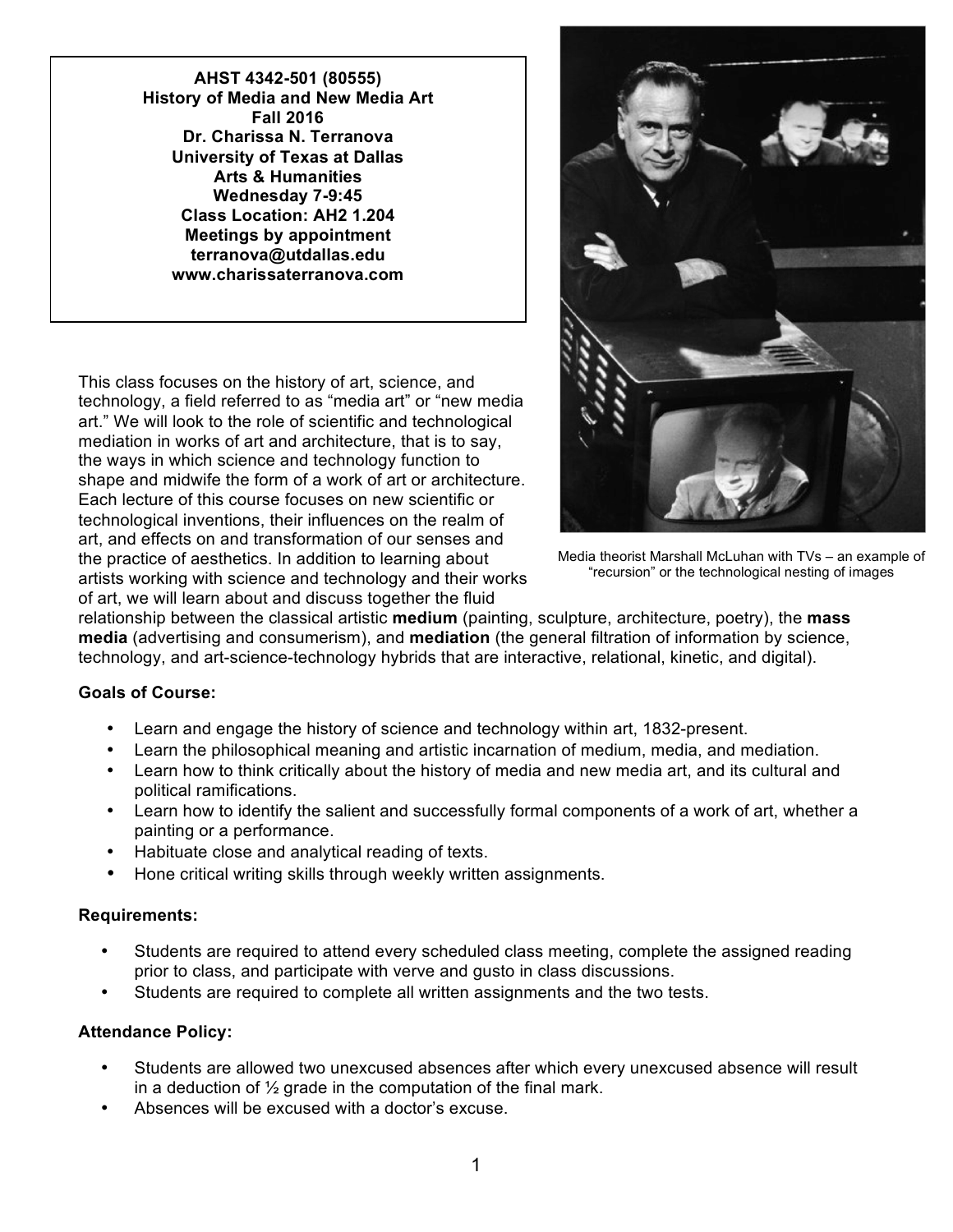• Absences for religious holidays are excused. [See links below.]

# **Readings:**

The reading assignments are available in your textbook and at the Docutek website listed below:

- Textbook: Edward A. Shanken. *Art and Electronic Media*. London: Phaidon, 2009.
- URL: http://utdallas.docutek.com/eres/coursepage.aspx?cid=2048
- Password: painting

## **Reader response papers:**

Students will submit a 250- to 300-word reader response paper each class meeting starting with the second class. Responses should briefly and cogently summarize the week's reading assignment. The goals of these papers are to: 1.) show that you have completed and understood the reading assignment and 2.) improve your writing skills. It should be formatted according to the following requirements:

- Left-hand justified heading with name of student, course number, professor's name, date
- Center justified title underlined or italicized
- Double spaced
- 12 pt. font
- 250 to 300 words
- Page numbers if necessary

## **Tests:**

There are two tests in the course: a mid-term on Wednesday October 5 and a final TBA. Both exams will be held in AH2 1.204. The tests will consist of slide identification. The test material will be culled from the lectures. I will distribute a review sheet prior to each test.

**NOTE ON DATES:** There are absolutely no make-up exams for people who mis-schedule the exam. I do not accept late reading response papers.

## **Grading:**

Your grade in the course will be calculated from the following percentages:

- Written reader responses = 60%
- Midterm test = 20%
- Final test =  $20%$

## **Standard UTD policies regarding classroom behavior, religious holidays, withdrawals, etc.:**

http://www.utdallas.edu/deanofstudents/conductguidelines.html http://provost.utdallas.edu/ http://www.charissaterranova.com/syllabi/utd-policies.htm

## **Schedule:**

## **Wednesday August 24**

- **Course Introduction: What is New Media Art?**
- **Medium, Media, Mediation, Remediation and Recursion, an Introduction to Terms**  - Shanken, 10-53

# **Wednesday August 31**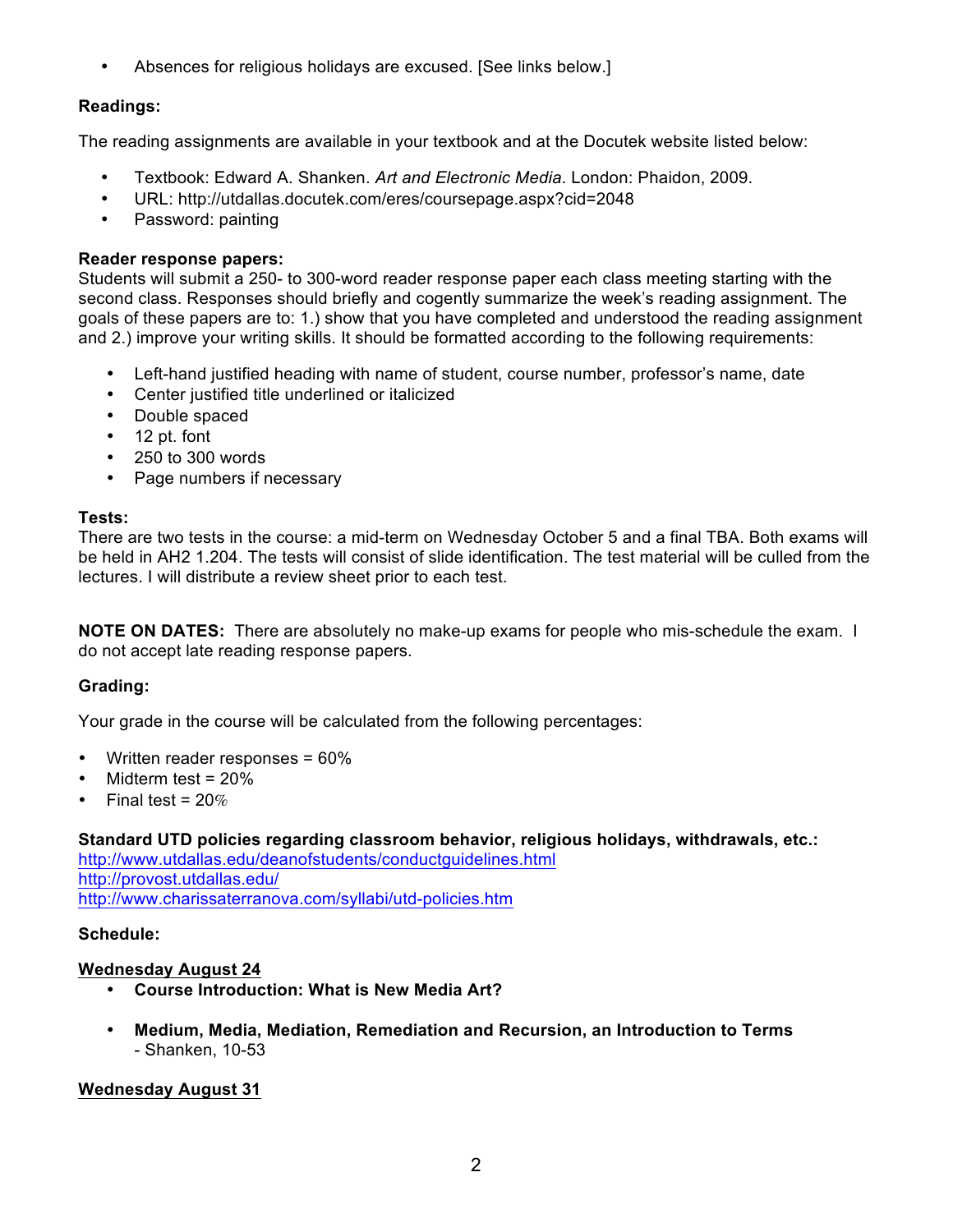# • **From Painting to the Daguerreotype**

- Andrew McClellan, " '*The most splendid…collection of works of art in the world'*: Morse and the Louvre," in *Samuel F. B. Morse's Gallery of the Louvre and the Art of Invention*, ed. Peter John Brownlee (New Haven, CT: Yale University Press/Terra Foundation for American Art, 2014) 34- 45.

# • **Photograph: The Construction of Vision**

- Susan Sontag, "In Plato's Cave," *On Photography* (New York: Picador, 2001) 3-26.

## **Wednesday September 7**

# • **Chronophotography: Capturing Time and Movement in Image**

- Jonathan Crary, "Modernity and the Problem of the Observer," *Techniques of the Observer*: *On Vision and Modernity in the 19th Century* (Cambridge, MA: MIT Press, 1992) 1-24.

## • **Train: Movement, Image and Architecture**

- Wolfgang Schivelbusch, *The Railway Journey: The Industrialization of Time and Space in the 19th Century*, (Los Angeles: University of California Press, 1987) 1-44.

## **Wednesday September 14**

# • **Elevator: Architecture and Sky in Paris and Chicago**

- Carol Willis, "Light, Height, and Site: The Skyscraper in Chicago," *Chicago Architecture and Design 1923-1993: Reconfiguration of an American Metropolis*, ed. John Zukowsky (New York: Prestel, 2000) 119-140.

#### • **Film: The Influences of Cinema on Modern Painting** - Martin F. Norden, "The Avant-Garde Cinema of the 1920s: Connections to Futurism, Precisionism, and Suprematism," *Leonardo*, Vol. 17, No. 2 (1984), 108-112.

## **Wednesday September 21**

# • **Film: Dziga Vertov, Sergei Eisenstein and Montage**

- David Bordwell, "The Idea of Montage in Soviet Art and Film," *Cinema Journal,* Vol. 11, No.2 (Spring, 1972) 9-17.
- **In-Class Film Dziga Vertov's** *Man with a Movie Camera*
- **Distribution of Midterm Test Review**

## **Wednesday September 28**

- **Telephone: From Edison to the Cell Phone, Art and the Tele-Connection** - Louis Kaplan, "The Telephone Paintings: Hanging Up Moholy," *Leonardo*, Vol. 26, No. 2 (1993) 165-68.
- **Kinetic Art: Motion, Duration, Illumination**  - Shanken, 55-77; 193-201

## **Wednesday October 5**

• **Midterm Test**

## **Wednesday October 12**

- **The Digital Image: Coded Form and Electronic Production** - Shanken, 78-95; 202-212
- **TV – Charged Environments**